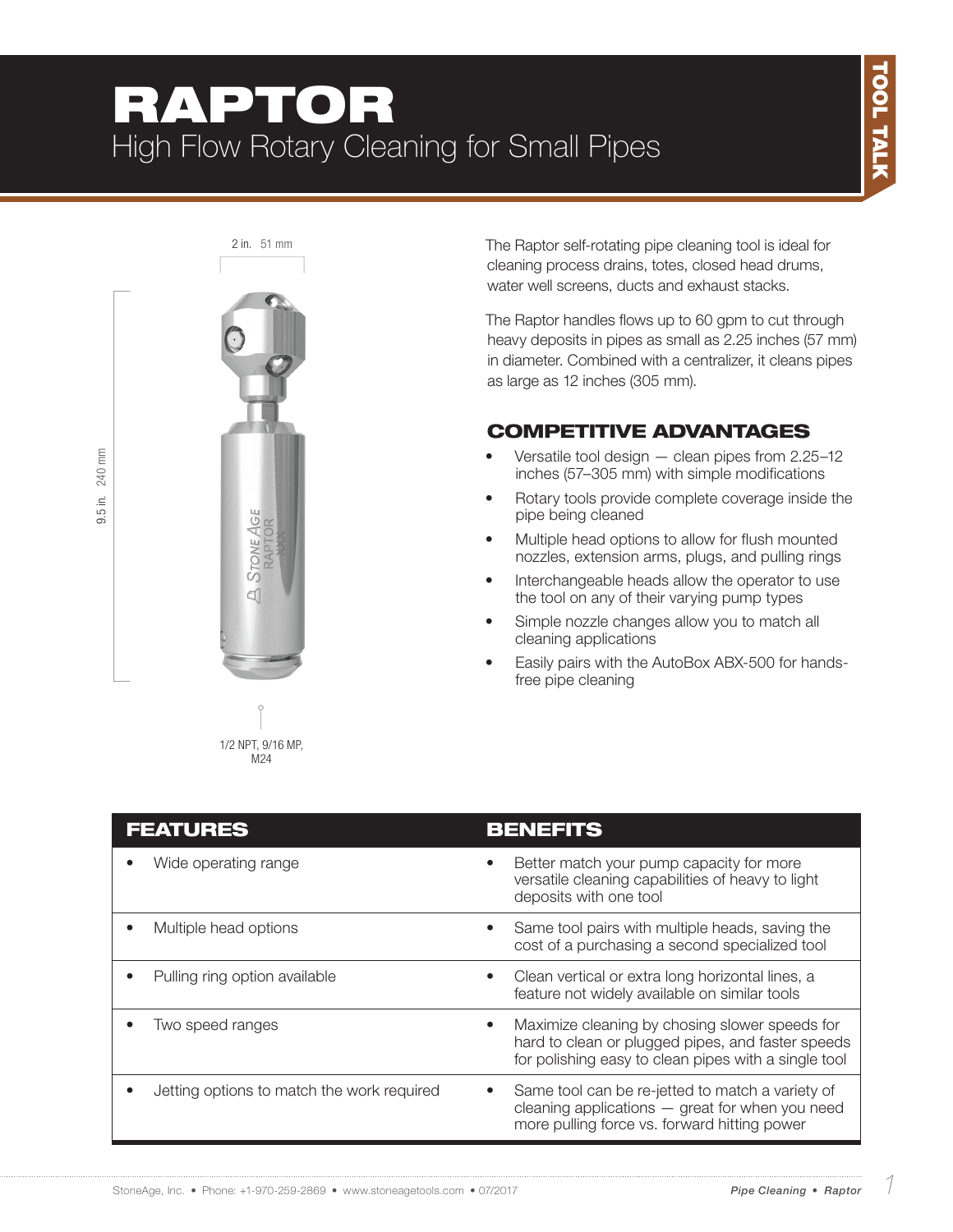

### QUESTIONS TO ASK THE CUSTOMER

- What size and length of hose are you using?
- What pressure and flow are you operating?
- Do you need an adapter?
- Do you need a backout preventer? *You should always use a backout preventer with high pressure pipe cleaning tools.*
- Do you need a centralizer or stinger?
- Are extensions required? See *Nozzles and Extensions* for availability.

| <b>MODEL</b>                               | RPT-P8                                            | RPT-MP9/RPT-M24                                   |  |
|--------------------------------------------|---------------------------------------------------|---------------------------------------------------|--|
| <b>Pressure Range</b>                      | $2-15k$ psi<br>140-1000 bar                       | 2-22k psi<br>140-1500 bar                         |  |
| <b>Flow Range</b>                          | $10 - 60$ qpm<br>38-227 I/min                     | $10 - 60$ qpm<br>38-227 I/min                     |  |
| <b>Flow Coefficient</b>                    | 2.3 Cv                                            | 2.3 Cv                                            |  |
| <b>Rotation Speed</b>                      | 15-60 rpm (Slow Fluid)<br>50-250 rpm (Fast Fluid) | 15-60 rpm (Slow Fluid)<br>50-250 rpm (Fast Fluid) |  |
| <b>Inlet Connection</b>                    | $1/2$ NPT                                         | 9/16 MP, M24                                      |  |
| Port Size                                  | 1/8 NPT (P2),<br>1/4 NPT (P4)                     | 1/8 NPT (P2),<br>1/4 NPT (P4)                     |  |
| <b>Extension Port Size</b>                 | 1/4 NPT (P4)                                      | 1/4 NPT (P4)                                      |  |
| <b>Nozzle Type</b>                         | AP2, AP4, APF4                                    | AP2, AP4, APF4                                    |  |
| <b>Port Plua</b>                           | <b>GP 025-P2SS</b>                                | <b>GP 025-P2SS</b>                                |  |
| <b>Extension Port Plug</b>                 | <b>GP 025-P4SS</b>                                | <b>GP 025-P4SS</b>                                |  |
| <b>Swivel Diameter</b>                     | $2$ in $\overline{ }$<br>51 mm                    | $2$ in. $51$ mm                                   |  |
| <b>Swivel Length</b>                       | $9.5$ in.<br>240 mm                               | $9.5$ in.<br>240 mm                               |  |
| <b>Swivel Weight</b>                       | 4.2 <sub>lb</sub><br>1.9 <sub>kg</sub>            | 4.2 lb 1.9 kg                                     |  |
| <b>Head Diameter</b>                       | $2.0 - 2.5$ in.<br>$51 - 64$ mm                   | $2.0 - 2.5$ in.<br>$51 - 64$ mm                   |  |
| <b>Head Weight</b>                         | $1.1 - 2.4$ lb<br>$0.5 - 1.1$ kg                  | $1.1 - 2.4$ lb<br>$0.5 - 1.1$ kg                  |  |
| <b>Maximum Water</b><br><b>Temperature</b> | 160 °F 70 °C                                      | 160 °F 70 °C                                      |  |

#### TOOL SPECIFICATIONS

*Visit our website for tool resources including operation and maintenance videos:* 

WWW.STONEAGETOOLS.COM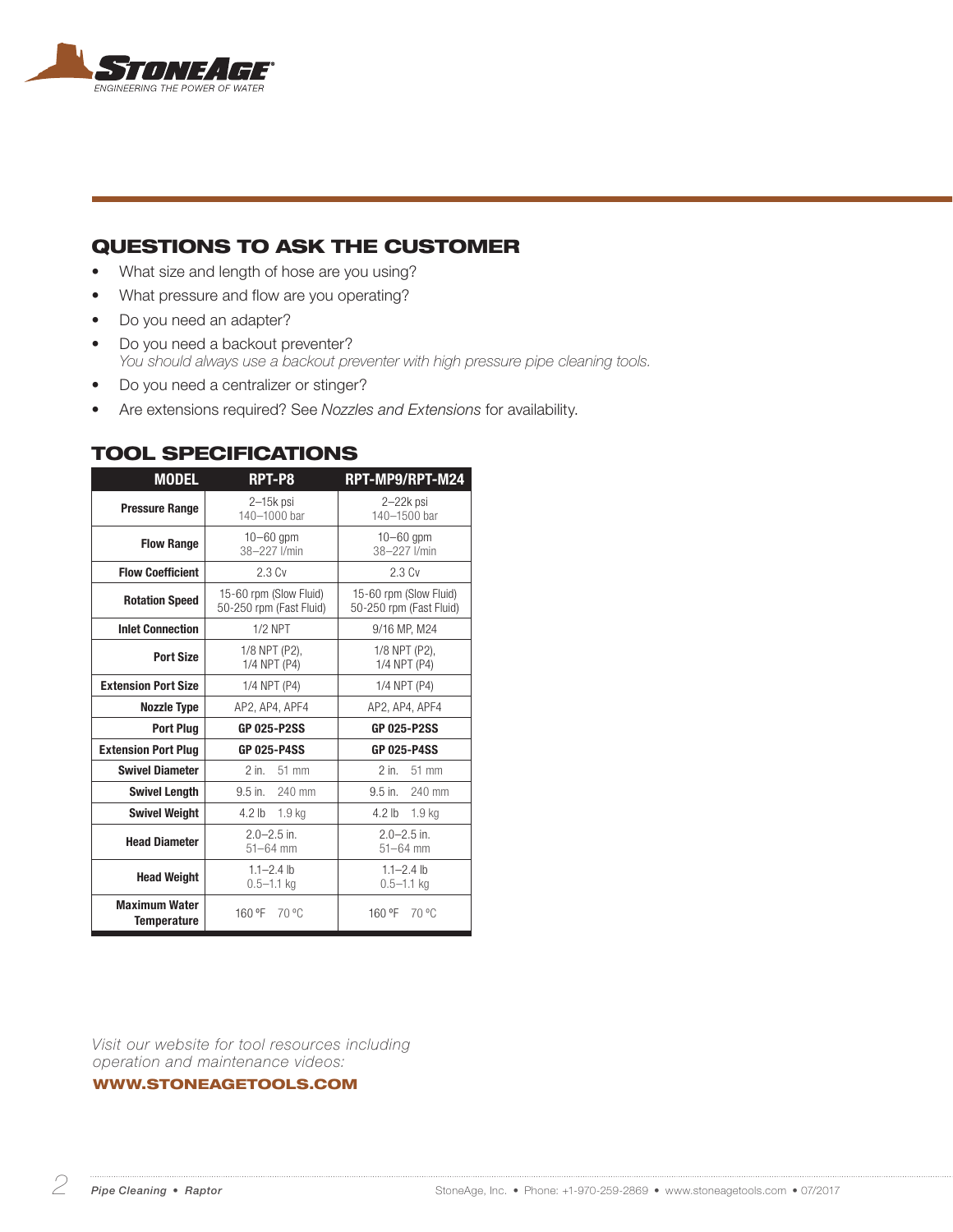

#### A complete Raptor tool configuration requires the following components:

- 1. Swivel for required working pressure
- 2. Head for required pressure, flow and application
- 3. Nozzles/Plugs of appropriate number and size

#### The following items may also be required:

- Suitable hose/lance adapter
- Centralizer, extension nipples, pulling ring
- Backout preventer

#### To configure a Raptor tool, the following information should be obtained:

- Pump pressure and flow
- Hose length and ID
- Hose end fitting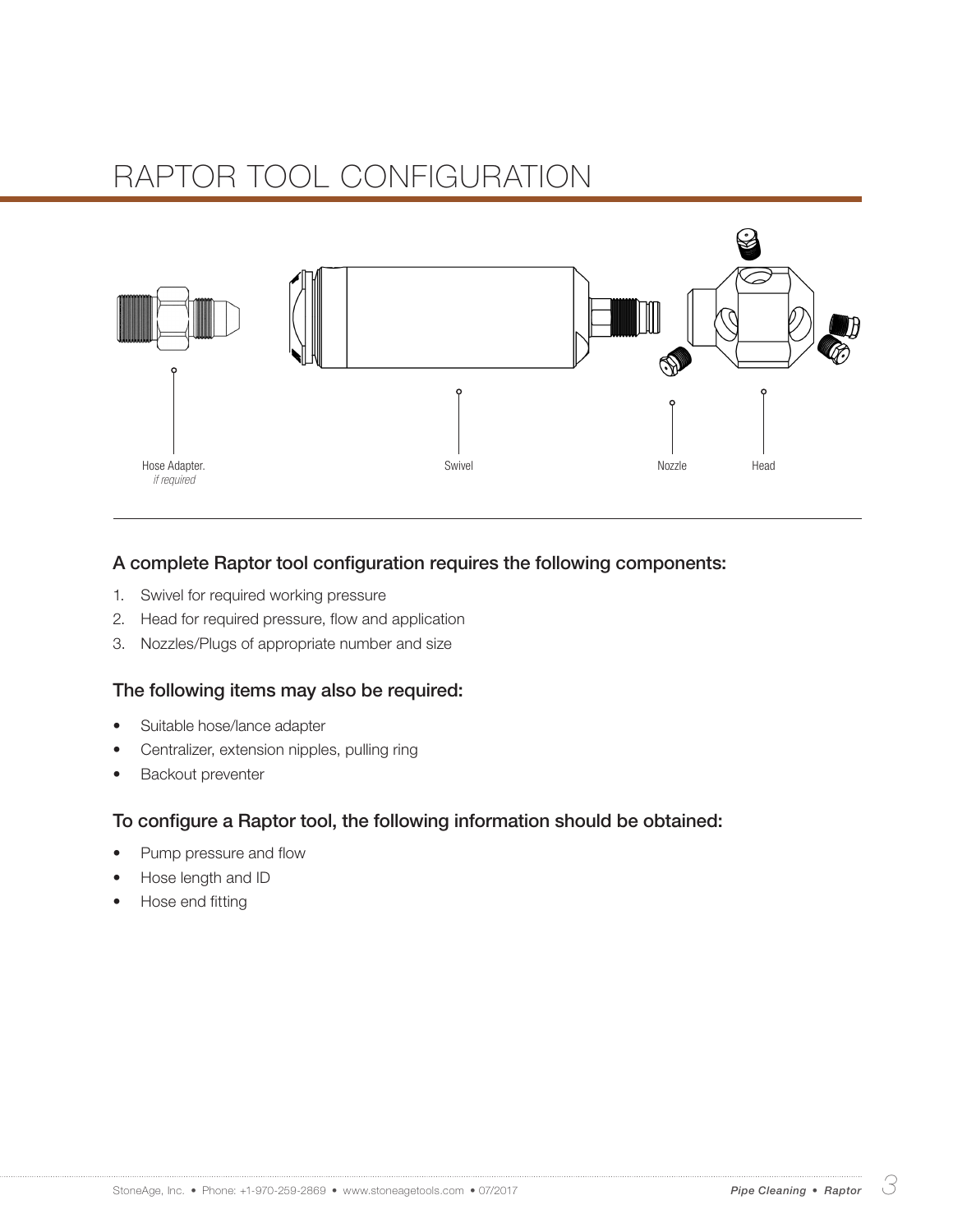

### ORDERING A STANDARD PACKAGE

StoneAge offers standardized Raptor tool packages for the most commonly used configurations. These packages come fully assembled and include: 1. Tool, 2. Head, and 3. Nozzles specified to jetting.

*PLEASE NOTE: Hose adapters are not included in these packages. If an adapter is required for your configuration, it must be ordered separately. See Fittings and Adapters for options.*

| <b>MAXIMUM PRESSURE</b> | <b>INLET CONNECTION</b>      | <b>HEAD TYPE</b> | <b>PACKAGE CONTENTS</b>                                        | <b>PACKAGE PART ID</b>  |
|-------------------------|------------------------------|------------------|----------------------------------------------------------------|-------------------------|
|                         |                              | 6 x P2 ports     | 1 x Raptor swivel<br>1 x Head<br>6 x AP2 nozzles/plugs         | <b>RPT-P8-P2-6-PKG</b>  |
| 15k psi<br>1000 bar     | 1/2 NPT Female               | 7 x P2 ports     | 1 x Raptor swivel<br>1 x Head<br>7 x AP2 nozzles/plugs         | <b>RPT-P8-P2-7-PKG</b>  |
|                         |                              | 6 x P4 ports     | 1 x Raptor swivel<br>1 x Head<br>6 x AP4 or APF4 nozzles/plugs | <b>RPT-P8-P4-6-PKG</b>  |
| 22k psi<br>1500 bar     | M24 Female<br>9/16 MP Female | 6 x P2 ports     | 1 x Raptor swivel<br>1 x Head<br>6 x AP2 nozzles/plugs         | <b>RPT-M24-P2-6-PKG</b> |
|                         |                              | 7 x P2 ports     | 1 x Raptor swivel<br>1 x Head<br>7 x AP2 nozzles/plugs         | <b>RPT-M24-P2-7-PKG</b> |
|                         |                              | 6 x P4 ports     | 1 x Raptor swivel<br>1 x Head<br>6 x AP4 or APF4 nozzles/plugs | <b>RPT-M24-P4-6-PKG</b> |
|                         |                              | 6 x P2 ports     | 1 x Raptor swivel<br>1 x Head<br>6 x AP2 nozzles/plugs         | RPT-MP9-P2-6-PKG        |
|                         |                              | 7 x P2 ports     | 1 x Raptor swivel<br>1 x Head<br>7 x AP2 nozzles/plugs         | <b>RPT-MP9-P2-7-PKG</b> |
|                         |                              | 6 x P4 ports     | 1 x Raptor swivel<br>1 x Head<br>6 x AP4 or APF4 nozzles/plugs | RPT-MP9-P4-6-PKG        |

The following table shows the configurations of standard Raptor tool packages:

### When ordering a standard Raptor tool package, you should specify:

- 1. Package Part ID
- 2. Fast or Slow rotation speed
- 3. Pump pressure and flow
- 4. Jetting configuration with nozzle type (AP2, AP4 or flush mounted APF4) or plugs
- 5. Hose length and ID
- 6. Hose lance adapter, if required

#### FOR EXAMPLE:

| 0TY | PART ID                | <b>DESCRIPTION</b>                                          |  |
|-----|------------------------|-------------------------------------------------------------|--|
|     | <b>RPT-P8-P2-6-PKG</b> | 15,000 psi 25 gpm 100 ft 1/2" ID hose 1/2 NPT Male hose end |  |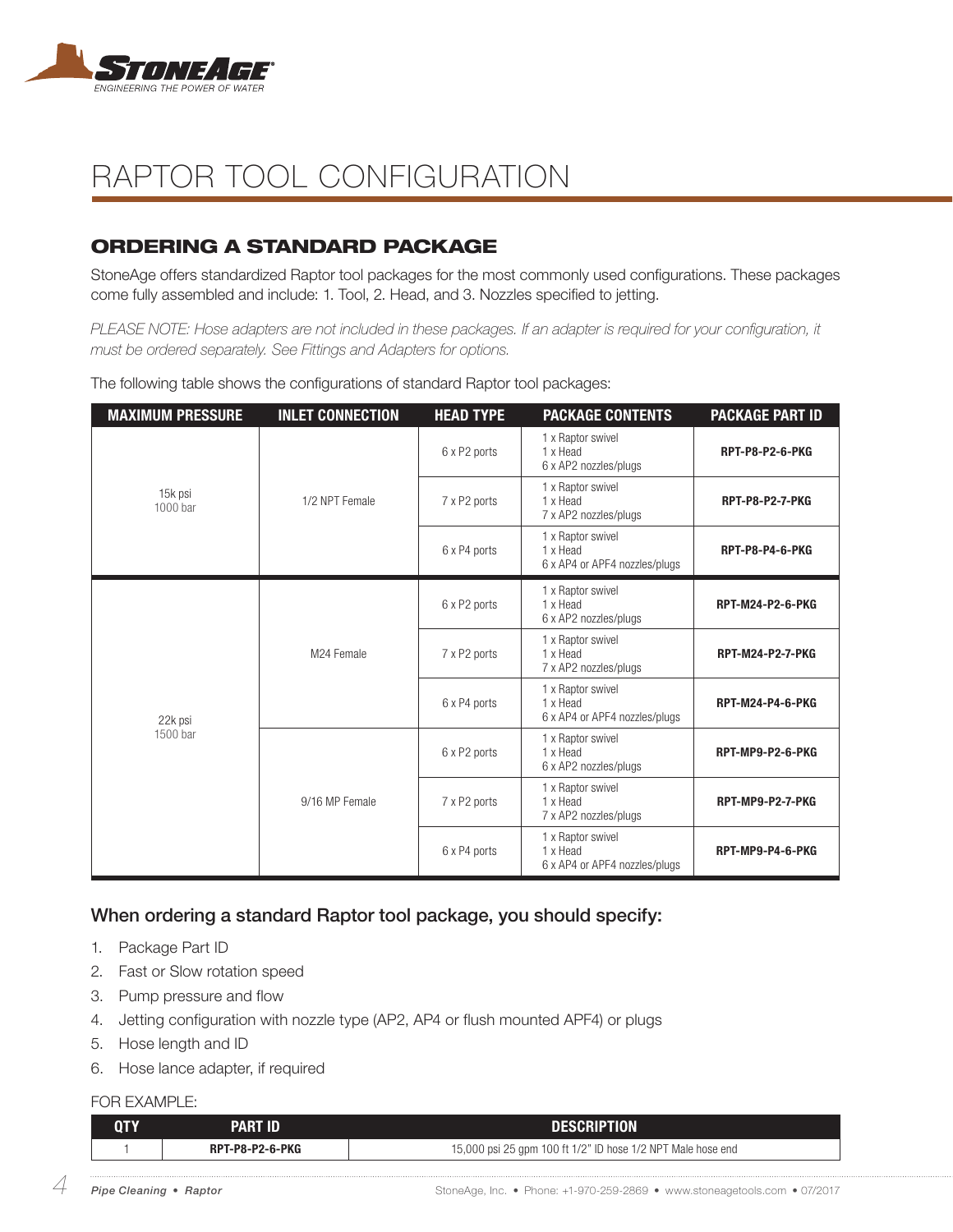### ORDERING BY LINE ITEM

Complete tools can be configured by following the steps outlined below. Contact your StoneAge Account Representative for questions about specific applications.

### STEP1 **SWIVEL SELECTION**

There are six Raptor swivel options available. The correct swivel is selected based on the maximum working pressure, inlet connection and required rotation speed.

| <b>MAXIMUM PRESSURE</b> | <b>INLET CONNECTION</b> | <b>SWIVEL PART ID BASED ON ROTATION SPEED</b> |                          |  |
|-------------------------|-------------------------|-----------------------------------------------|--------------------------|--|
|                         |                         | <b>SLOW (15-60 RPM)</b>                       | <b>FAST (50-250 RPM)</b> |  |
| 15k psi<br>1000 bar     | 1/2 NPT Female          | RPT-P8-S                                      | RPT-P8-F                 |  |
| 22k psi                 | M24 Female              | <b>RPT-M24-S</b>                              | <b>RPT-M24-F</b>         |  |
| 1500 bar                | 9/16 MP Female          | <b>RPT-MP9-S</b>                              | <b>RPT-MP9-F</b>         |  |

## STEP 2 \ HOSE CONNECTION

A hose/lance connector may be required depending on the inlet connection of your swivel. See *Fittings and Adapters* for available options.

## STEP 3 **HEAD SELECTION**

There are two standard head configurations for Raptor tools. Custom heads are available on request.



The correct head specification is based on the pressure and flow of the pump and the required port size. The following table lists head selection approximations of common jetting scenarios.

For most accurate head selection, use the StoneAge Jetting App: JETTING.STONEAGETOOLS.COM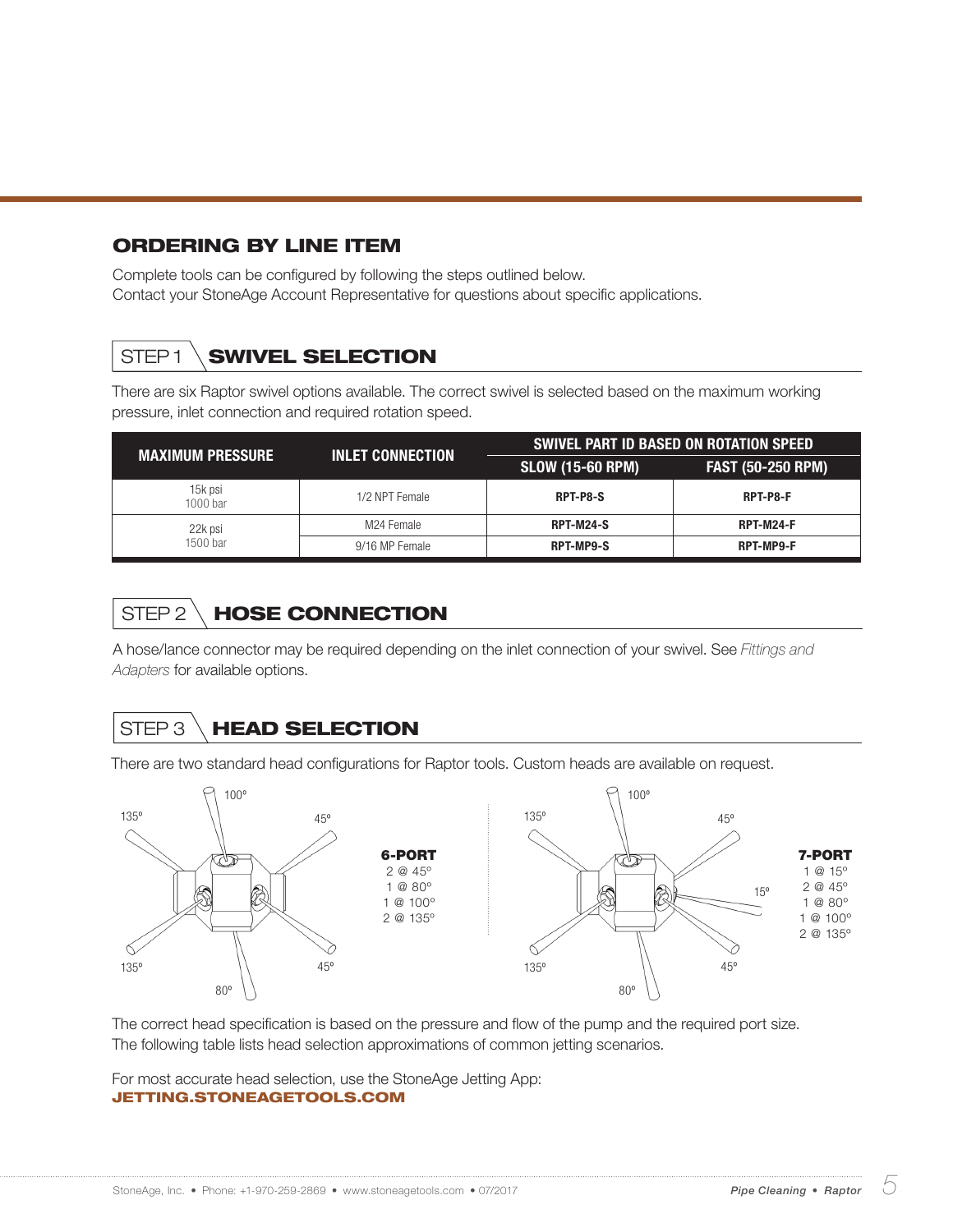

The following table lists head selection approximations of common jetting scenarios for Raptor swivels:

| <b>PRESSURE</b>     | <b>FLOW</b>                    | <b>HEAD TYPE</b>  |                   |                     |  |
|---------------------|--------------------------------|-------------------|-------------------|---------------------|--|
|                     |                                | 6 X P2 PORTS 2" Ø | 7 X P2 PORTS 2" Ø | 6 X P4 PORTS 2.5" Ø |  |
|                     | $10-23$ gpm<br>38-87 l/min     | RPT 043-P2-6-R30  | RPT 043-P2-7-R30  | RPT 044-P4-6-R30    |  |
| 5k psi<br>350 bar   | $16 - 38$ gpm<br>60-140 l/min  | RPT 043-P2-6-R18  | RPT 043-P2-7-R18  | RPT 044-P4-6-R18    |  |
|                     | $25 - 60$ gpm<br>95-230 l/min  | RPT 043-P2-6-R11  | RPT 043-P2-7-R11  | RPT 044-P4-6-R11    |  |
|                     | $10 - 18$ gpm<br>38-68 l/min   | RPT 043-P2-6-R30  | RPT 043-P2-7-R30  | RPT 044-P4-6-R30    |  |
| 10k psi<br>700 bar  | $15-31$ gpm<br>57-120 l/min    | RPT 043-P2-6-R18  | RPT 043-P2-7-R18  | RPT 044-P4-6-R18    |  |
|                     | $25 - 51$ gpm<br>95-190 l/min  | RPT 043-P2-6-R11  | RPT 043-P2-7-R11  | RPT 044-P4-6-R11    |  |
|                     | $10 - 17$ gpm<br>38-64 l/min   | RPT 043-P2-6-R30  | RPT 043-P2-7-R30  | RPT 044-P4-6-R30    |  |
| 15k psi<br>1000 bar | $16-28$ gpm<br>60-110 l/min    | RPT 043-P2-6-R18  | RPT 043-P2-7-R18  | RPT 044-P4-6-R18    |  |
|                     | $26 - 47$ gpm<br>98-180 l/min  | RPT 043-P2-6-R11  | RPT 043-P2-7-R11  | RPT 044-P4-6-R11    |  |
|                     | $10 - 16$ gpm<br>38-60 l/min   | RPT 043-P2-6-R30  | RPT 043-P2-7-R30  | RPT 044-P4-6-R30    |  |
| 22k psi<br>1500 bar | $17-26$ gpm<br>64-100 l/min    | RPT 043-P2-6-R18  | RPT 043-P2-7-R18  | RPT 044-P4-6-R18    |  |
|                     | $27 - 43$ gpm<br>100-160 l/min | RPT 043-P2-6-R11  | RPT 043-P2-7-R11  | RPT 044-P4-6-R11    |  |

## STEP 4 \ **NOZZLES AND PLUGS**

Raptor tool heads can be jetted in different configurations depending on the application. Here are the most commonly used nozzle/plug configurations:

| <b>HEAD TYPE</b> | 45° PORTS  | 80° PORT | $100^\circ$ PORT | 135° PORTS |
|------------------|------------|----------|------------------|------------|
|                  | 2 x Nozzle | x Nozzle | x Nozzle         | 2 x Nozzle |
|                  | 2 x Plug   | x Nozzle | x Nozzle         | 2 x Nozzle |
| 6-Port           | 2 x Plug   | x Nozzle | x Nozzle         | 2 x Plug   |
|                  | 2 x Plug   | x Plug   | x Plug           | 2 x Nozzle |

| <b>HEAD TYPE</b> | 15° PORT   | 45° PORTS  | 80° PORT   | 100° PORT  | <b>135º PORTS</b> |
|------------------|------------|------------|------------|------------|-------------------|
|                  | 1 x Nozzle | 2 x Nozzle | 1 x Nozzle | 1 x Nozzle | 2 x Nozzle        |
|                  | 1 x Nozzle | 2 x Plug   | 1 x Nozzle | 1 x Nozzle | 2 x Nozzle        |
| 7-Port           | 1 x Nozzle | 2 x Nozzle | x Plug     | I x Plug   | 2 x Nozzle        |
|                  | 1 x Nozzle | 2 x Plug   | x Plug     | I x Plug   | 2 x Nozzle        |

Once you have confirmed the jetting configuration, use the StoneAge Jetting App to determine nozzles sizes: JETTING.STONEAGETOOLS.COM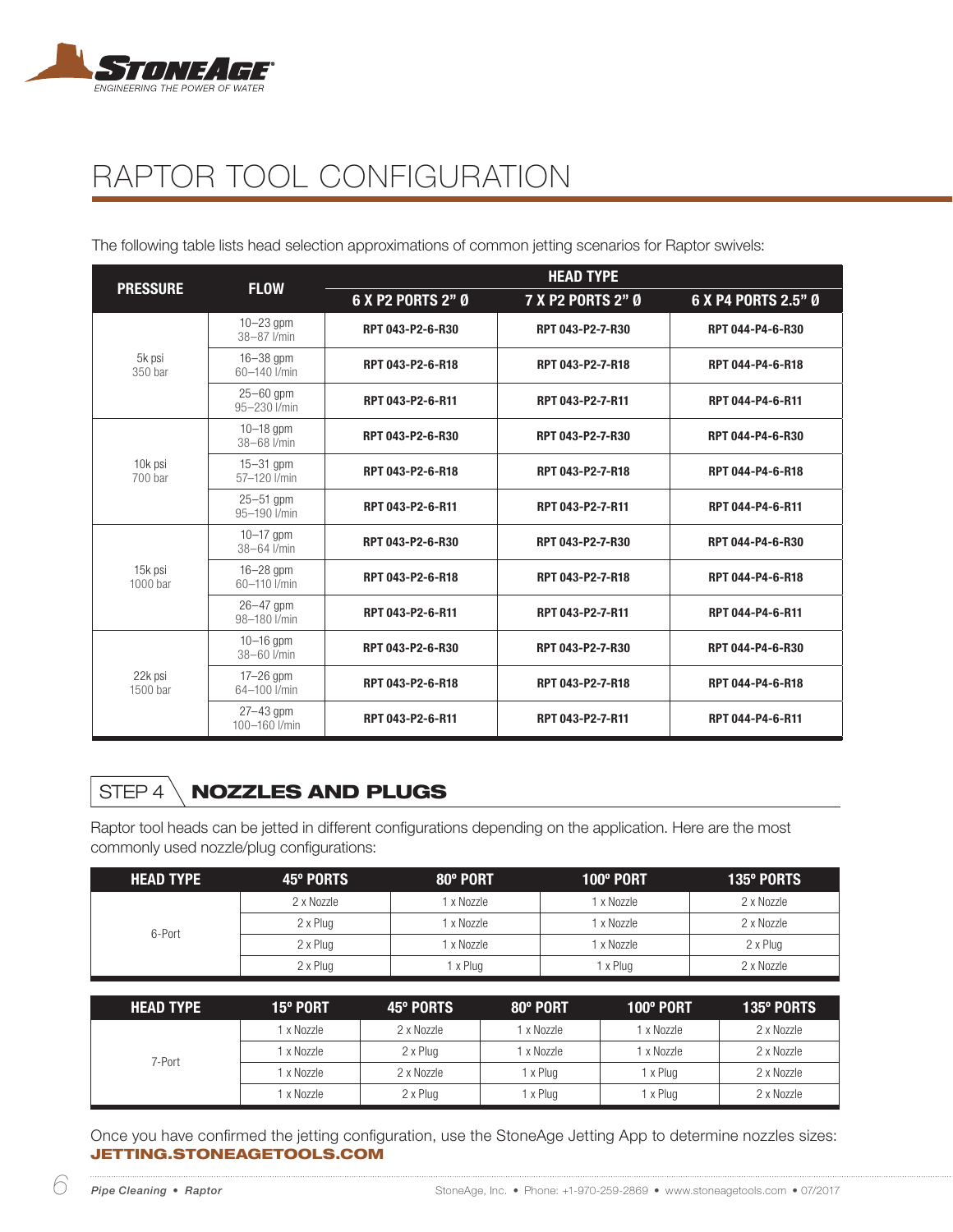### STEP 5 \ **CENTRALIZER OPTIONS**

A centralizer helps to protect the tool as it passes through the pipe and balances jet standoff distance for more consistent cleaning. In cases where pipe size is more than 1.5 times the diameter of the tool, a centralizer is an important safety device, preventing the tool from turning around and thrusting backwards out of the pipe.

Two types of centralizers are available for Raptor tools:

| <b>PIPE SIZE</b>        | <b>CENTRALIZER</b><br>(COMPLETE) | <b>WEIGHT</b>           | COLLAR*          | SKID**      |
|-------------------------|----------------------------------|-------------------------|------------------|-------------|
| 4 in. 100 mm            | <b>RPT 070-4</b>                 | 1.6 lb 0.7 kg           | <b>RPT 070.1</b> | RJ 070.2-4  |
| 5 in. 127 mm            | <b>RPT 070-5</b>                 | $1.8$ lb $0.8$ kg       | <b>RPT 070.1</b> | RJ 070.2-5  |
| 6 in. 152 mm            | <b>RPT 070-6</b>                 | $2.0 \,$ lb $0.9 \,$ ka | <b>RPT 070.1</b> | RJ 070.2-6  |
| 8 in. 203 mm            | <b>RPT 070-8</b>                 | 2.4 lb 1.1 kg           | <b>RPT 070.1</b> | RJ 070.2-8  |
| 10 in. 254 mm           | <b>RPT 070-10</b>                | 3.7 lb 1.7 kg           | <b>RPT 070.1</b> | RJ 070.2-10 |
| 12 in. $305 \text{ mm}$ | <b>RPT 070-12</b>                | 4.0 lb 1.8 kg           | <b>RPT 070.1</b> | RJ 070.2-12 |

3 in. 76 mm **RPT 075-3** 0.3 lb 0.1 kg 4.5 in. 114 mm **RPT 075-4.5** 0.5 lb 0.2 kg

(COMPLETE) WEIGHT

#### CENTRALIZER WITH SKIDS AND COLLARS

PLASTIC CENTRALIZER WITH SET SCREWS

STEP 6 \**EXTENSION NIPPLES** 

Extension nipples up to 12 inches are available for use with 6-port P4 Raptor heads. See *Nozzles and Extensions* for a complete list of extension options.

PIPE SIZE CENTRALIZER

\*Set of 2 collars \*\*Set of 3 skids with 6 screws







A pulling ring is available for 6-port Raptor heads.

| <b>DESCRIPTION</b>                  | <b>PART ID</b> | <b>WEIGHT</b>   |
|-------------------------------------|----------------|-----------------|
| Pulling ring for 6-port Raptor head | <b>RPT 045</b> | 1.0 $lb$ 0.5 kg |



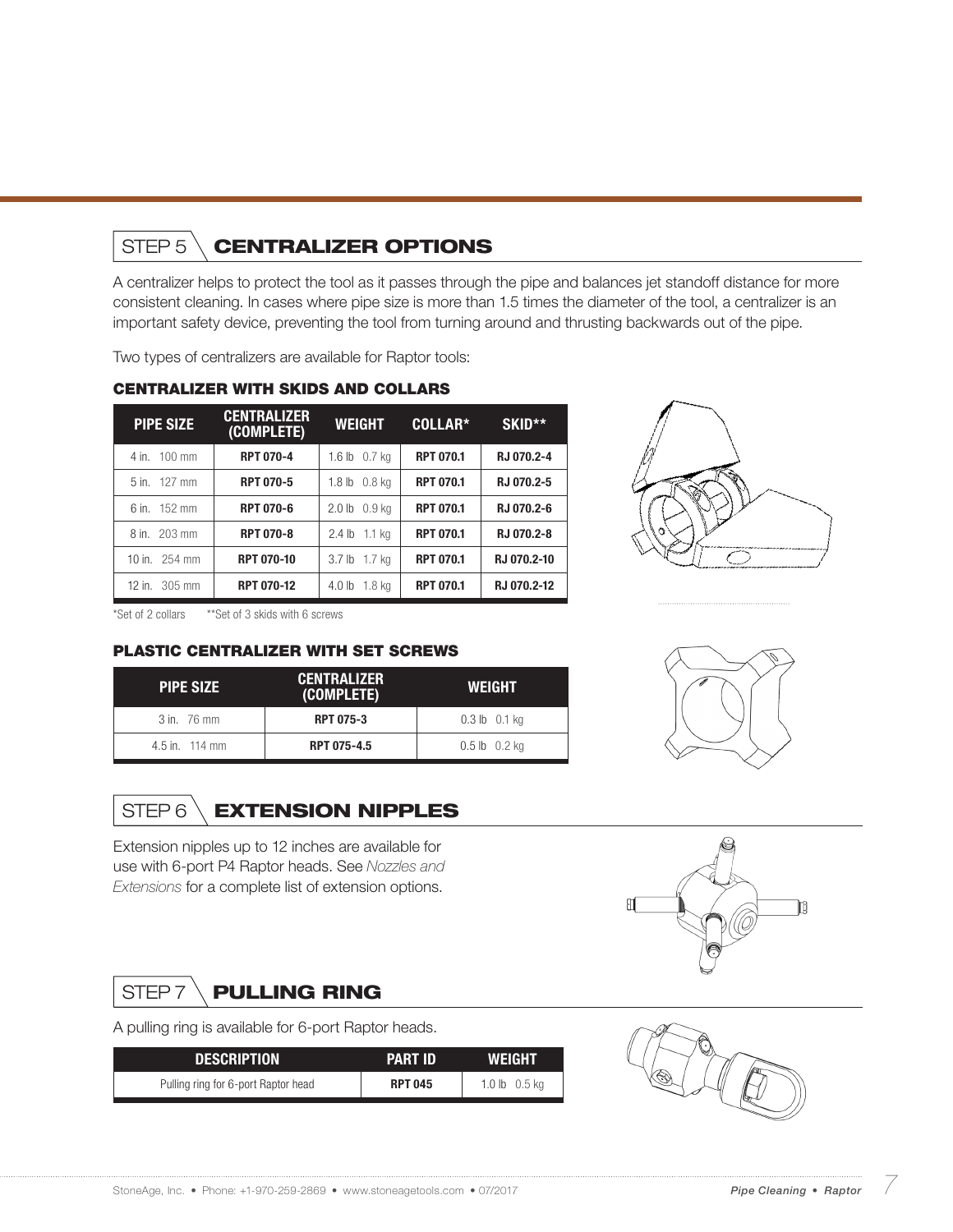

### STEP 8 \**BACKOUT PREVENTER**

Backout preventers increase operator safety by keeping the tool from backing out of the pipe. Several options are available including fixtures for small diameter pipes, pipes with various flange bolt circle diameters, and adapters for pipes with no-flange entry.

| <b>PIPE SIZE</b>            | <b>HOSE OD</b>  | <b>BACKOUT</b><br><b>PREVENTER</b> | <b>DESCRIPTION</b>                                   | <b>WEIGHT</b>              |
|-----------------------------|-----------------|------------------------------------|------------------------------------------------------|----------------------------|
| $2 - 6$ in.                 | $0.3 - 0.7$ in. | BJ 305*                            | Backout preventer for                                | 5.6 <sub>h</sub>           |
| $51 - 150$ mm               | $8 - 18$ mm     |                                    | small pipes                                          | $2.5$ kg                   |
| $4 - 8$ in.                 | $0.3 - 1.5$ in. | <b>BJ310</b>                       | Backout preventer for                                | 7.6 <sub>h</sub>           |
| $100 - 200$ mm              | $8 - 38$ mm     |                                    | small to medium pipes                                | 3.4 kg                     |
| $5-17$ in.                  | $0.3 - 1.5$ in. | <b>BJ320</b>                       | Backout preventer for                                | 6.3 <sub>th</sub>          |
| 130-430 mm                  | $8 - 38$ mm     |                                    | medium to large pipes                                | 2.9 <sub>kg</sub>          |
| $15 - 36$ in.<br>380-910 mm | N/A             | <b>BJ325</b>                       | Extension kit for <b>BJ 320</b><br>backout preventer | 8.5 <sub>h</sub><br>3.6 kg |
| $8 - 36$ in.<br>130-910 mm  | N/A             | <b>BJ340</b>                       | No-flange kit for <b>BJ 320</b><br>backout preventer | 17 <sub>h</sub><br>7.7 ka  |

 $\circ$  $\mathcal{O}$ BJ 305  $\mathcal{O}$ T. BJ 310 BJ 320

BJ 320 shown with BJ 325 extension kit and BJ 340 No-flange attachment kit

\*Securing device not supplied

## STEP 9 \**ACCESSORIES**

A Pelican<sup>™</sup> brand protection/carrying case with custom cut foam insert is available for Raptor tool models.

| EXTERIOR DIMENSIONS<br>(L X W X D)                                   | <b>INTERIOR DIMENSIONS</b><br>(L X W X D)                                    | <b>COLOR</b> | <b>CASE PART ID</b> |
|----------------------------------------------------------------------|------------------------------------------------------------------------------|--------------|---------------------|
| $11.6 \times 8.3 \times 3.8$ in.<br>$29.6 \times 21.2 \times 9.6$ cm | $10.5 \times 6.0 \times 3.2$ in.<br>$26.8 \times 15.3 \times 8.0 \text{ cm}$ | <b>Black</b> | <b>RPT 080</b>      |

### STEP 10 MAINTENANCE RESOURCES

| <b>ROTATION</b> | <b>SERVICE KIT</b> | <b>SEAL KIT</b> | <b>OVERHAUL KIT</b> | <b>TOOL KIT</b> | <b>LUBRICANT</b> | MANUAL        |
|-----------------|--------------------|-----------------|---------------------|-----------------|------------------|---------------|
| Fast            | <b>RPT 600-F</b>   | <b>RPT 602</b>  | <b>RPT 610-F</b>    | <b>RPT 612</b>  | <b>BJ 048-F</b>  | <b>PL 543</b> |
| Slow            | <b>RPT 600-S</b>   | <b>RPT 602</b>  | <b>RPT 610-S</b>    | <b>RPT 612</b>  | <b>BJ 048-S</b>  | <b>PL 543</b> |

Kit components and tool maintenance/assembly videos are available on our website: WWW.STONEAGETOOLS.COM

For questions or help with a specific application, configuration or tool repairs, please contact StoneAge Customer Service.